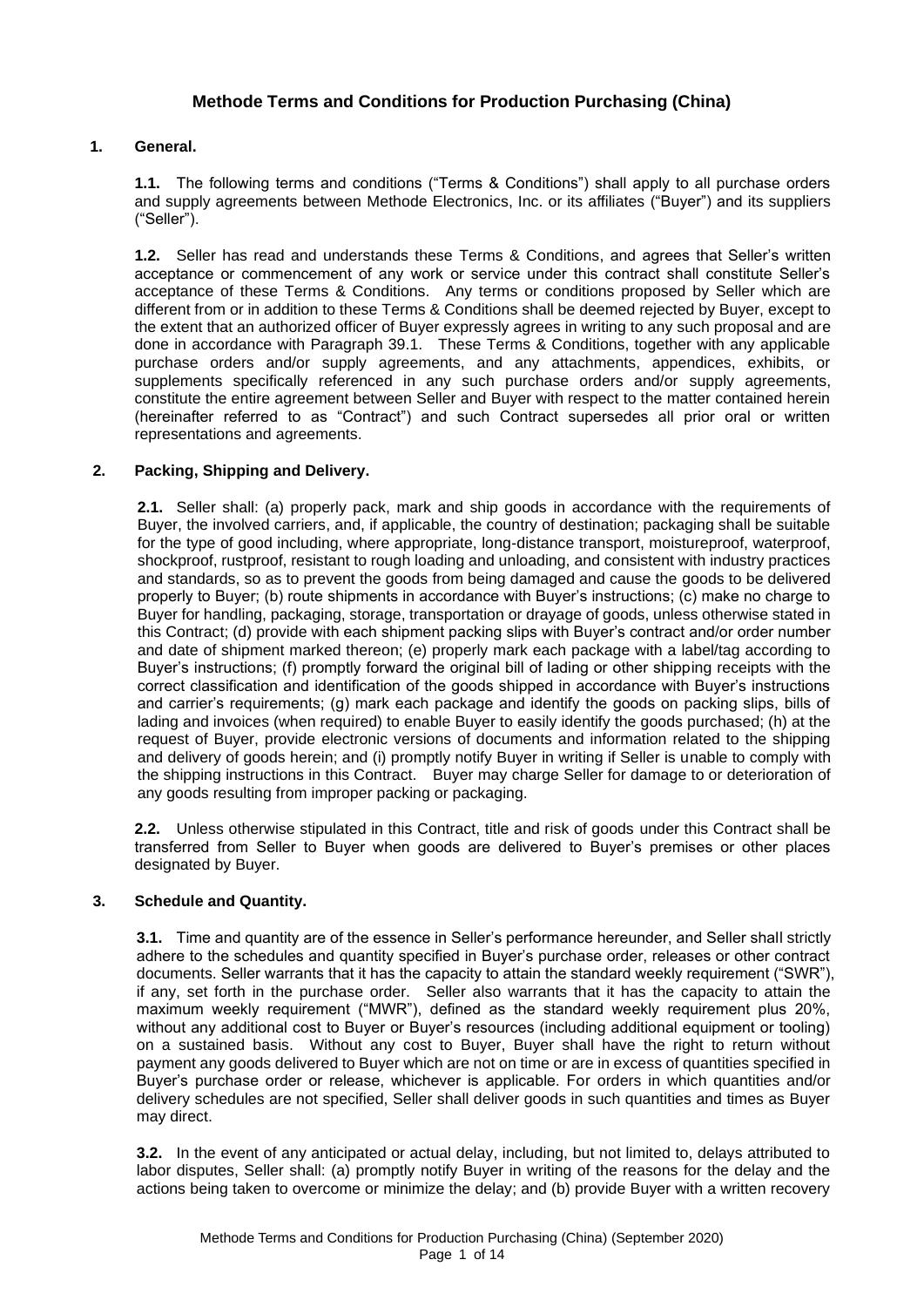schedule. Unless Seller is excused from prompt performance as provided in Paragraph 21 of this Contract, Buyer shall have the right to: (a) choose other transportation service providers and require a more expeditious method of transportation for the goods than the transportation method originally specified by Buyer, such transportation expense incurred by Buyer to be borne by Seller; or (b) order the goods from an alternative source and charge Seller the difference in price between the alternative goods and the contract goods. Seller shall be liable for all additional costs incurred by Buyer as a result thereof, including, but not limited to, price difference (including imported parts), transportation fee, related overtime pay, and all losses arising from Seller's delay of delivery to Buyer's customers.

**4. Suspension of Work.** Buyer may, by written order, change the rate of scheduled shipments or direct temporary suspension of all or part of scheduled shipments, neither of which shall entitle Seller to a modification of the price for goods covered by this Contract.

# **5. Quality Control; Inspection.**

**5.1.** Seller agrees to participate in Buyer's supplier quality and development program(s) and to comply with all quality requirements and procedures specified by Buyer, as revised from time to time, including those applicable to Seller as set forth in Buyer's supplier quality manual or vendor requirements available online at http://supplier.methode.com. Seller shall permit Buyer to review procedures, practices, processes and related documents to ensure such compliance.

**5.2.** Buyer and Buyer's customers may enter Seller's facility, including Seller's subcontractors' facilities, at reasonable times, including during the period of manufacture and prior to and after delivery, to inspect such facility and the goods, materials and any property of Buyer covered by this Contract. Seller shall furnish, and require its subcontractors to furnish, without additional charge to Buyer, reasonable facilities and assistance for the safe and convenient performance of such inspections.

**5.3.** Seller shall immediately notify Buyer in writing when discrepancies in Seller's process or materials are discovered or suspected which may affect the goods delivered or to be delivered under this Contract.

#### **6. Nonconforming Goods.**

**6.1.** Buyer has the right to inspect any and all of the goods, both prior to and after making payment. Seller acknowledges and agrees that Buyer may choose not to perform incoming inspections with respect to the goods, without prejudice to any rights or remedies available to Buyer hereunder or at law and Seller waives any rights to require Buyer to conduct such inspections. Buyer's inspection of the goods, whether during manufacture, prior to delivery or within a reasonable time after delivery, or Buyer's failure to inspect, shall not constitute Buyer's acceptance of any work-in-process or finished goods.

**6.2.** To the extent Buyer rejects goods as nonconforming, the quantities under this Contract will automatically be reduced unless Buyer notifies Seller otherwise. Seller will not replace quantities so reduced without a new written requirement or delivery schedule from Buyer. Seller, at its expense and risk, shall withdraw such nonconforming goods in accordance with Buyer's instructions. Seller's failure to withdraw nonconforming goods within the period stipulated in Buyer's instructions or such shorter period as may be commercially reasonable under the circumstances, after notice of nonconformity, shall entitle Buyer at its option, to charge Seller for storage and handling, or to dispose of the goods, without any liability to Buyer. Notwithstanding the foregoing, Buyer may at its option and at Seller's expense: (a) return the nonconforming goods for credit or refund; (b) return the nonconforming goods and require Seller to promptly correct or replace the goods; (c) retain the nonconforming goods and either repair the goods itself or request Seller do so, on or off-site; or (d) obtain replacement goods from another source.

**6.3.** Seller shall bear all costs and expenses and loss of value incurred as a result of or in connection with nonconformance and repair, replacement or other correction.

**6.4.** This Paragraph 6 shall not limit or impair Buyer's right to assert any legal remedy pursuant to or in connection with this Contract or relieve Seller's responsibility for latent defects. Acceptance of goods or services, or payment for goods or services, by Buyer shall not constitute acknowledgement of the goods and services as conforming, and will not relieve Seller of any obligations or liabilities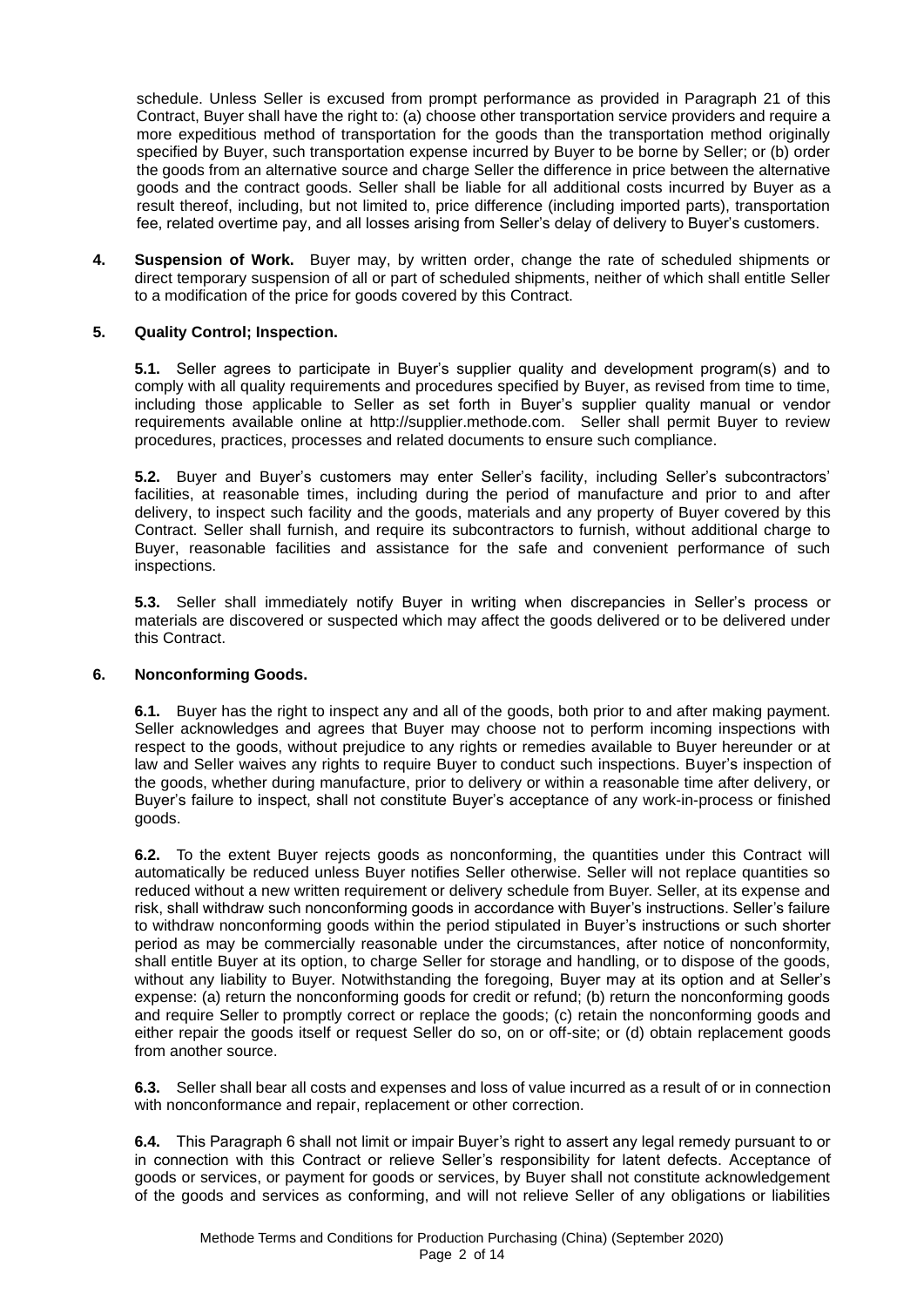under this Contract or impair any rights or remedies of Buyer.

### **7. Invoice and Payment.**

**7.1.** Seller shall issue to Buyer an original invoice upon delivery of goods or services that shall include Buyer's contract and/or order number and line item number. Unless otherwise approved by Buyer in writing, Seller shall not bill Buyer for the goods at prices higher than stated on the purchase order. Seller shall accept payment by check or, at Buyer's discretion, other cash equivalent (including electronic transfer of funds). Seller shall promptly repay Buyer any amounts paid in excess of amounts due Seller.

**7.2.** Seller warrants that the prices for the goods sold or services provided to Buyer are not higher than those extended to any other customer for the same or similar goods or services in similar quantities. If Seller violates this warranty, Seller shall retroactively reduce the prices hereof correspondingly.

**8. Taxes.** Unless otherwise provided by this Contract, the price of this Contract includes, and Seller is liable for and shall pay, all taxes, duties, and similar levies imposed on Seller. Buyer shall not be responsible or liable for any tax, duty or similar levy against Seller.

### **9. Changes.**

**9.1.** Buyer reserves the right at any time to direct changes, or cause Seller to make changes, to drawings and specifications of the goods or to otherwise change the scope of the work covered by this Contract, including work with respect to such matters as inspection, testing or quality control. Seller shall promptly make such changes, provided that if such change increases or decreases the cost or time required to perform this Contract, Buyer and Seller shall negotiate an equitable adjustment in the price or schedule, or both, to reflect the increase or decrease. Any changes to this Contract shall be made in accordance with Paragraph 39.1.

**9.2. Production Parts Approval Process.** Without prior written approval of Buyer, Seller shall not make any change in material, specification or manufacturing process or make any modifications whatsoever once the parts have passed Production Parts Approval Process ("PPAP") or any similar approval process.

#### **10. Service and Replacement Parts.**

**10.1.** Seller will sell to Buyer goods necessary for it to fulfill its current model service and replacement parts requirements at the price(s) specified in the purchase order for the goods. If the goods are components or parts of systems or modules, Seller will sell the components or parts that comprise the system or module at price(s) that shall not, in the aggregate, exceed the purchase order price of the system or module less assembly costs.

**10.2.** During the fifteen (15) year period after Buyer completes current model purchasing or the period stated in the purchase order, Seller shall maintain, at its expense, the ability to and shall sell service and replacement parts to Buyer to fulfill Buyer's past model service and replacement parts requirements. Unless otherwise agreed to by Buyer, the price(s) during the first three (3) years of this period shall be the price(s) in effect at the conclusion of current model purchases. For the remainder of this period, the price(s) for goods shall be negotiated by the parties in good faith.

**10.3.** When requested by Buyer, Seller shall make literature and other materials available at no additional charge to support Buyer's service and replacement parts sales activities.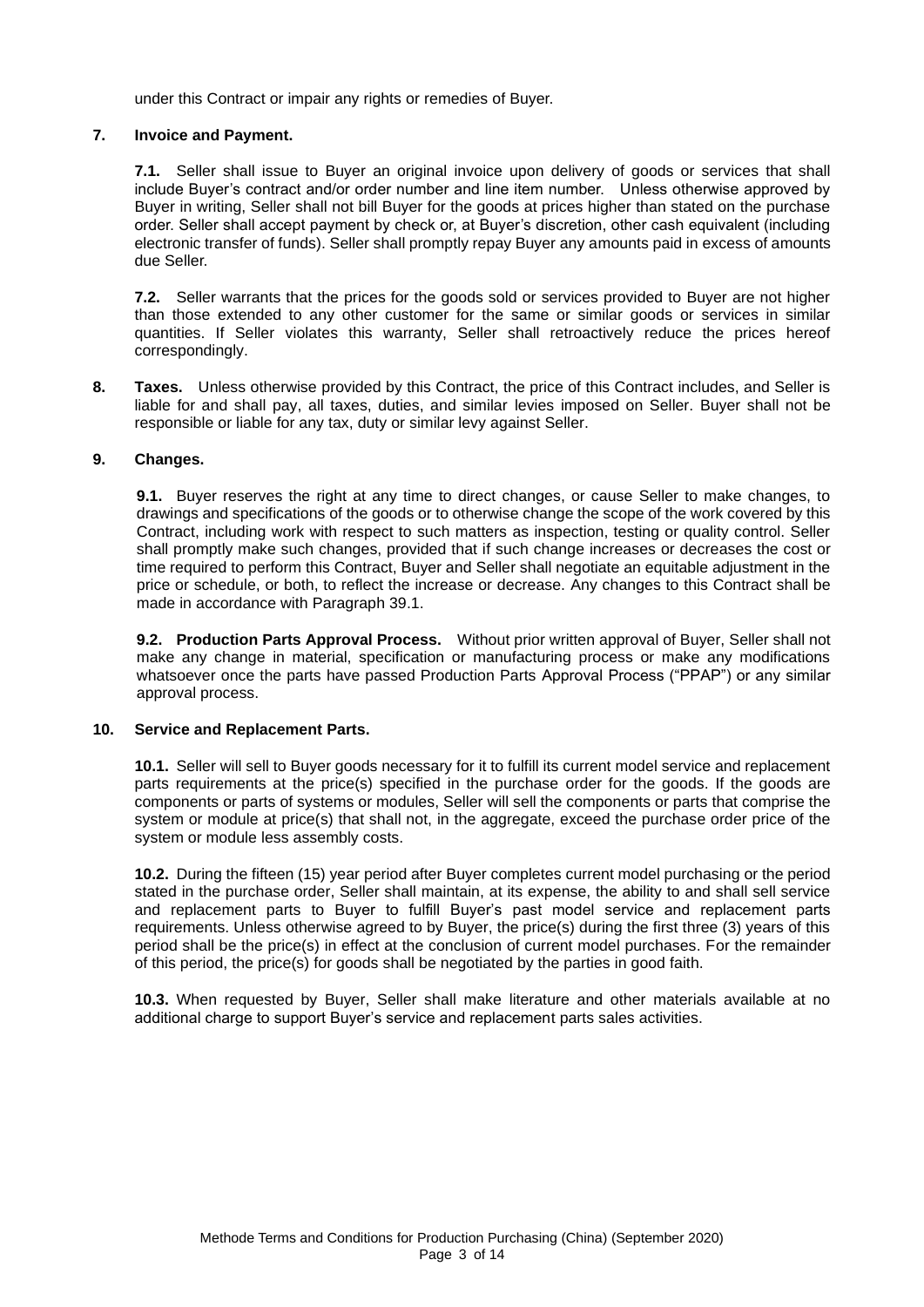### **11. Buyer's Property.**

**11.1.** All supplies, materials, drawings, machinery, data, equipment, tools, jigs, dies, gauges, fixtures, molds, patterns and other items furnished by Buyer, either directly or indirectly, to Seller to perform this Contract, or for which Seller has been reimbursed by Buyer, shall be and remain the property of Buyer and held by Seller on a bailment basis ("Buyer's Property").

**11.2.** Buyer shall make no warranty on the quality of Buyer's Property, and Seller shall inspect any and all of such Buyer's Property before taking possession, custody or control as a bailment. Seller assumes all risk of loss, destruction or damage to Buyer's Property while in Seller's possession, custody or control, including any transfer to Seller's subcontractors.

**11.3.** Seller at its expense shall: (a) properly house Buyer's Property to a commercially reasonable standard; (b) maintain Buyer's Property, including its repair or replacement, in the condition necessary to produce the goods in accordance with the terms of the purchase order and this Contract and be responsible for all wear and tear, excluding normal wear and tear; (c) conspicuously mark Buyer's Property as the property of Buyer or otherwise cooperate with Buyer's procedures regarding the identification of Buyer's Property; (d) prevent the commingling of Buyer's Property with property owned by Seller or a third party; (e) obtain Buyer's prior written consent before moving Buyer's Property to another location of Seller or a third party; (f) use Buyer's Property solely in the performance of this Contract unless specifically authorized in writing by Buyer; (g) keep and maintain, and provide proof upon Buyer's request of, adequate insurance against risk of loss, destruction or damage to Buyer's Property, even if it occurs despite Seller's exercise of due care; and (h) promptly notify Buyer if Buyer's Property is lost, stolen, damaged or destroyed. Buyer may, with five (5) days prior written notice, audit all pertinent documents of Seller and its subcontractors, and make reasonable inspection of Seller's and its subcontractor's premises, in order to verify compliance with the provisions of this Paragraph 11.3.

**11.4.** Upon the request of Buyer and at Buyer's option, Seller shall immediately release or deliver Buyer's Property to Buyer, either: (a) F.O.B. transport equipment at Seller's plant, properly packed and marked in accordance with the requirements of the carrier selected by Buyer to transport such property; or (b) to any location designated by Buyer, in which event Buyer shall pay to Seller the reasonable costs of delivering such property to such location. Seller is responsible for labor and other costs of dismounting, dismantling and staging Buyer's Property for release or delivery. Seller agrees that in the event of its failure to hand over possession of Buyer's Property immediately upon Buyer's request, Buyer shall be entitled to enter Seller's premises and take possession thereof without any written or oral notification and Seller shall provide assistance to Buyer under these circumstances.

**11.5.** When permitted by laws, Seller waives any lien or other rights that Seller might otherwise have in Buyer's Property, including, but not limited to, any rights of setoff, recoupment or counterclaim arising from this or any other transactions with Buyer.

**11.6.** Seller will require its subcontractors to be bound, through the use of consistent contractual terms, to the terms and conditions of this Paragraph 11.

#### **12. Seller's Property.**

**12.1.** Unless otherwise agreed to by Buyer, Seller, at its expense, shall furnish, keep in good condition, and replace when necessary all machinery, data, equipment, tools, jigs, drawings, dies, gauges, fixtures, molds, patterns and other items ("Seller's Property") necessary for the production of the goods under this Contract. The cost of changes to Seller's Property necessary to make design and specification changes authorized by Buyer with its prior written consent shall be paid for by Buyer. Seller shall insure Seller's Property with full fire and extended coverage insurance for its replacement value thereof.

**12.2.** Seller grants Buyer an exclusive, irrevocable option to take possession of and title to Seller's Property that is special for the production of the goods upon payment to Seller of its net book value and any amounts which Buyer has previously paid; provided, however, that this option shall not apply if Seller's Property is used to produce goods that are the standard stock of Seller or if a substantial quantity of like goods are being sold by Seller to others. Seller shall promptly provide Buyer the opportunity to inspect Seller's Property and also provide information regarding Seller's Property to the Buyer upon request.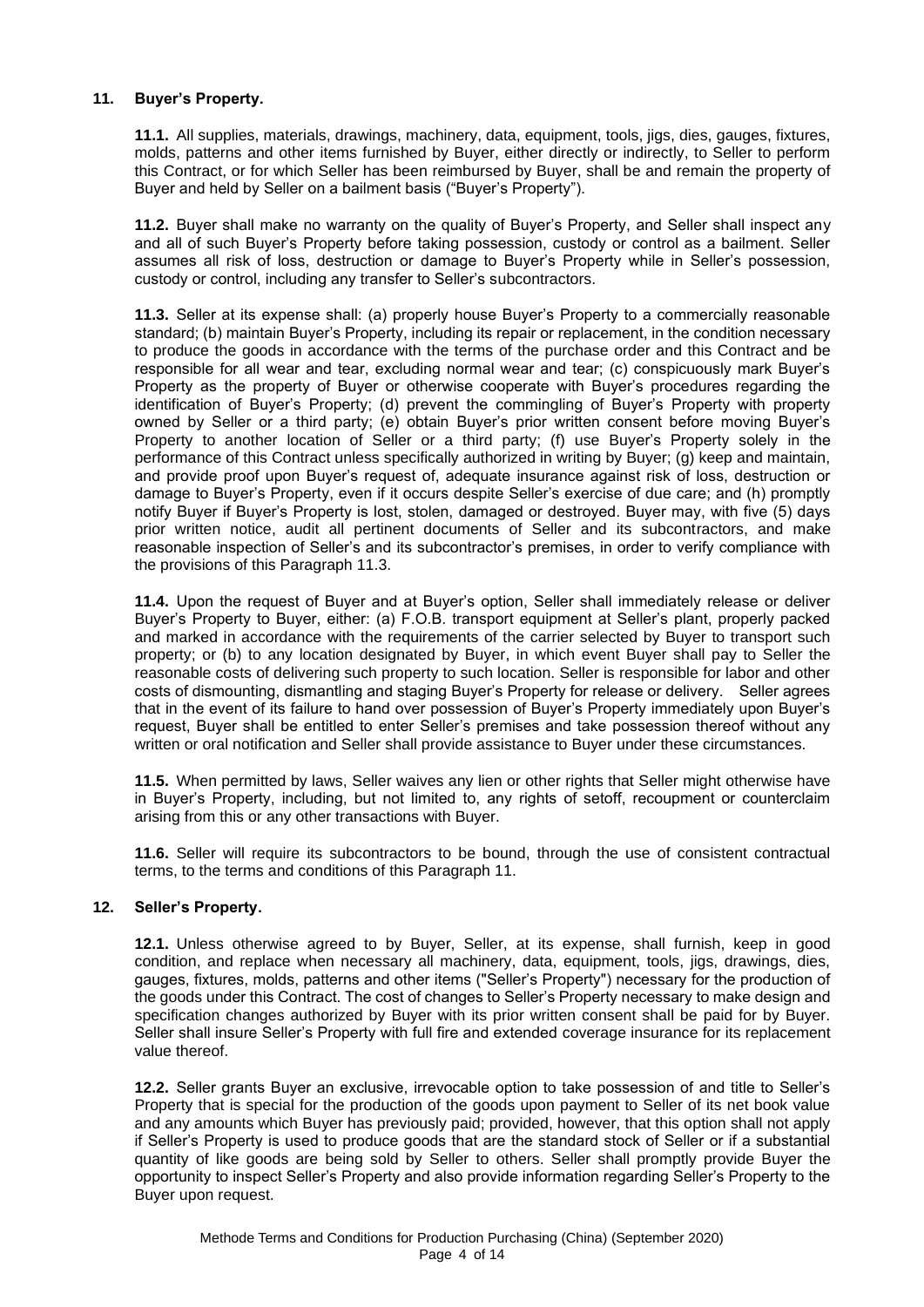### **13. Intellectual Property Rights.**

**13.1.** "Intellectual Property Rights" means any and all: (a) copyrights, trademarks, and patents; (b) rights relating to innovations, know-how, trade secrets, and confidential, technical, and non-technical information; (c) moral rights, author's rights, and rights of publicity; and (d) other industrial, proprietary and intellectual property-related rights anywhere in the world, that exist as of the date hereof or hereafter come into existence, and all applications, renewals and extensions of the foregoing, regardless of whether or not such rights have been registered with the appropriate authorities in such jurisdictions in accordance with the relevant legislation. "Background Intellectual Property Rights" means any Intellectual Property Rights developed or acquired by a party which does not qualify as Developed Intellectual Property Rights. "Developed Intellectual Property Rights" means all Intellectual Property Rights (including, but not limited to, all analyses, recommendations, reports, memoranda, manuscripts, discoveries, designs, inventions or innovations, and in each case, whether or not copyrightable or patentable) developed, written, conceived, discovered or made by Seller, its subcontractors, or employees, which (a) are developed in whole or in part during the course of performance of activities under this Contract and are paid for by Buyer (or a customer of Buyer), or (b) are customizations, modifications, enhancements or derivatives of any Intellectual Property Rights of Buyer or its licensors, or (c) are developed jointly by Buyer and Seller during the course of performance of this Contract; excluding, in each case, any Intellectual Property Rights the ownership of which is specifically addressed in a separate written contract between Buyer and Seller.

**13.2.** All Developed Intellectual Property Rights shall be the exclusive property of Buyer. Seller agrees to execute all papers and provide reasonable assistance to Buyer necessary to vest ownership in Buyer, and also to maintain the active status, of all such Developed Intellectual Property Rights. Unless otherwise expressly authorized by Buyer in writing, Seller shall not use for any other purpose than the performance of this Contract or manufacture, sell or otherwise dispose to third parties any goods made by Seller or its subcontractors using Buyer's Property or Buyer's Intellectual Property Rights.

**13.3.** Seller grants Buyer a perpetual, irrevocable, worldwide, nonexclusive, royalty-free license (with rights to grant sublicenses through multiple tiers) under Seller's Background Intellectual Property Rights to sell, copy, distribute, display, perform, repair, rebuild, adapt, use, and otherwise freely exploit in any and all media now known or later developed, all goods which Seller provides or has provided to Buyer in connection with this Contract. Buyer acknowledges that the foregoing license allows Buyer to fully utilize and exploit all goods and services sold by Seller to Buyer hereunder, but does not confer to Buyer the right to manufacture or have manufactured any such goods. Seller grants Buyer a perpetual, irrevocable, worldwide, nonexclusive license (with rights to grant sublicenses through multiple tiers) to use, modify, install, compile, copy and run any software which operates on such goods supplied by Buyer, but shall not distribute any copies of such software separately from such goods.

**13.4.** Seller hereby represents and warrants to Buyer that all materials, devices, services and other information that Seller uses, copies or adapts hereunder are created originally by Seller and/or are licensed lawfully to Seller, with rights to allow Seller to comply with this Contract.

**13.5.** Upon the occurrence of a Supply Interruption Event, Seller grants Buyer a perpetual, irrevocable, worldwide, nonexclusive license (with rights to grant sublicenses through multiple tiers) under Seller's Background Intellectual Property Rights to make, have made, sell, copy, distribute, display, perform, adapt and use, make derivative works, embed and otherwise freely exploit in any and all media now known or later developed, all materials and other information which Seller provides or has provided to Buyer in connection with this Contract to the extent necessary for Buyer or its designees to manufacture goods supplied by Seller under this Contract for the remainder of the lifetime of the Buyer program utilizing the goods supplied by Seller. A "Supply Interruption Event" means (a) the failure by Seller to deliver goods under this Contract in material breach of the provisions of this Contract and such default is not cured within ten (10) days, (b) the insolvency of Seller, the entry by Seller into voluntary or involuntary bankruptcy, or the filing against Seller of a petition in bankruptcy filed against it (if such petition is not dismissed within sixty (60) days after the applicable stay becomes effective), or the appointment of a receiver with respect to all or substantially all of Seller's assets, or the cessation of the conduct of business by Seller in the ordinary course, (c) an event of force majeure, including without limitation, political or labor unrest or natural disaster, that interrupts the manufacture and/or supply of goods under this Contract if such force majeure event lasts longer than thirty (30) days, (d) repudiation of this Contract by Seller, or (e) termination of this Contract by reason of a material breach by Seller.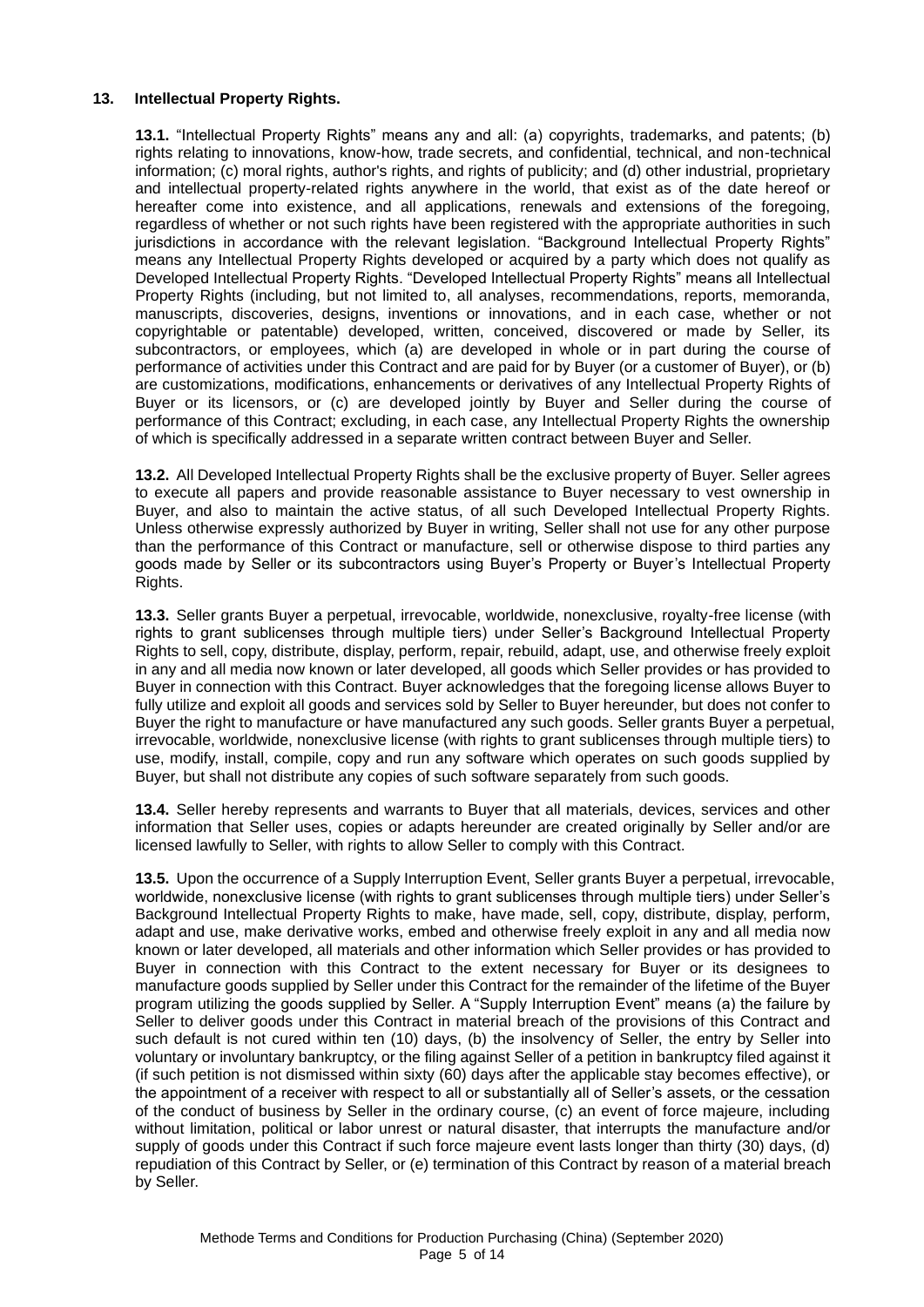If requested in writing by Buyer, Seller grants Buyer a perpetual, irrevocable, worldwide, nonexclusive license (with rights to grant sublicenses through multiple tiers) on Commercially Reasonable Terms under Seller's Background Intellectual Property Rights to make, have made, sell, import, distribute, adapt and use and otherwise exploit all Intellectual Property Rights to the extent necessary for Buyer or its designees to manufacture the goods supplied by Seller under this Contract for the remainder of the lifetime of the Buyer program utilizing the goods supplied by Seller. For purposes of this Paragraph, "Commercially Reasonable Terms" shall include a commercially reasonable royalty and shall take into account, among other reasonable commercial considerations, the relative technical or other contributions by the parties and the level of business offered to the Seller and the Buyer (or the Buyer's customer's).

### **14. Confidentiality.**

**14.1.** Buyer and Seller shall keep confidential and protect from unauthorized use and disclosure all confidential or proprietary data or information disclosed by one party to the other under this Contract, including but not limited to, trade secrets, technical data, product specifications, testing specifications, processes, and results, pricing information, quality procedures and results, customer information, and any other information to the extent that information is identified orally or in writing as confidential by the producing party at the time it is shared or within a reasonable time thereafter (collectively, "Confidential Information"). Confidential Information shall not include information that: (a) now or subsequently becomes generally available to the public through no fault or breach of the receiving party; (b) the receiving party can demonstrate to have such information rightfully in its possession prior to disclosure without being bound by similar confidentiality obligations; (c) the receiving party rightfully obtains such information from a third party who has the right to transfer or disclose such information; or (d) is independently developed by the receiving party without reference to the Confidential Information of the disclosing party. Buyer and Seller shall each restrict disclosure of Confidential Information only to those who are required to receive such disclosure in order for the party to perform its obligations under this Contract and shall use Confidential Information of the other party only in performance of and for the purpose of this Contract.

**14.2.** In the event that the receiving party is required to disclose all or part of the disclosing party's Confidential Information under the terms of a valid and effective subpoena, court order, governmental rule or regulation or other judicial requirement, the receiving party agrees to immediately notify the disclosing party of the existence, terms and circumstances surrounding such a request or requirement so that the disclosing party may seek an appropriate protective order or waive compliance by the receiving party with the appropriate provisions of this Contract. If the receiving party is compelled to disclose any of the disclosing party's Confidential Information, it will disclose only the portion thereof which it is compelled to disclose and shall use its commercially reasonable efforts to obtain an order or other reliable assurance that confidential treatment shall be accorded to the Confidential Information so disclosed.

**14.3.** Despite any other obligations or restrictions imposed by this Paragraph 14, Buyer shall have the right to use, disclose and reproduce Seller's Confidential Information, and make derivative works thereof, for the purposes of testing, certification, use, sale or support of any goods or services delivered under this Contract. Any such use, disclosure, reproduction or derivative work by Buyer shall, whenever appropriate, include a restrictive legend suitable for the particular circumstances.

**14.4.** Seller may disclose Confidential Information of Buyer to its subcontractors as required for the performance of this Contract, provided that Seller informs them of the confidential status of the information provided to them and takes all reasonable steps to ensure they maintain the confidentiality of Buyer's Confidential Information. Seller shall be liable to Buyer for any breach of any obligations hereunder by such subcontractor.

**14.5.** Upon Buyer's request at any time, and in any event upon the completion, termination or cancellation of this Contract, Seller shall return to Buyer all of Buyer's Confidential Information and all materials derived therefrom, unless specifically directed otherwise in writing by Buyer. Buyer shall have the right to audit Seller's compliance with this Paragraph 14. The provisions of this Paragraph 14 shall survive the performance, completion, termination or cancellation of this Contract.

**14.6.** Seller agrees to be bound, and will require its subcontractors to be bound, by the terms and conditions of any non-disclosure agreement agreed between Buyer and Seller.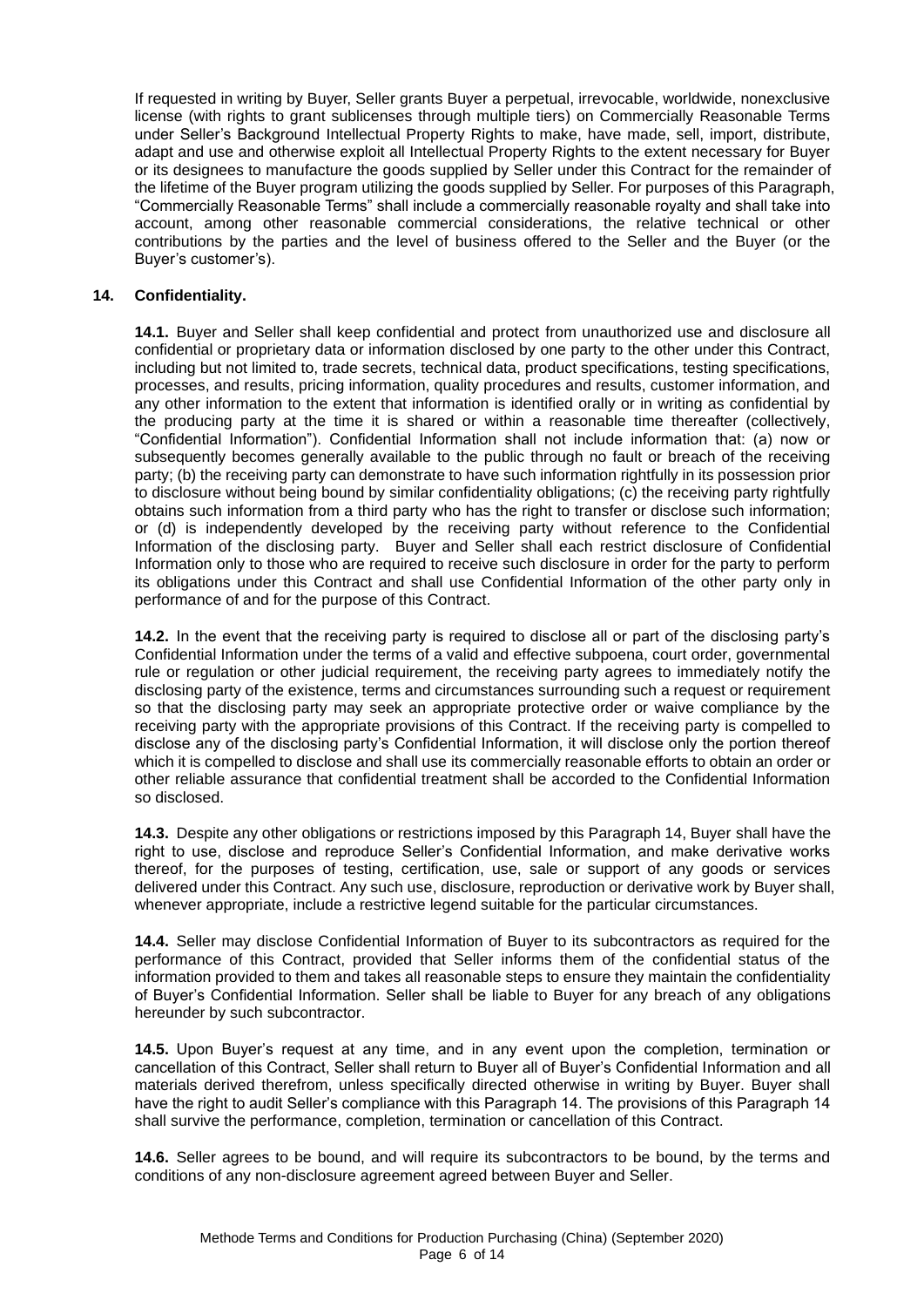# **15. Warranty.**

**15.1.** Seller warrants that all goods and/or services covered by this Contract will: (a) conform to the specifications, technical standards, drawings, samples, or descriptions that have been furnished, specified or approved by Buyer; (b) comply with all laws and regulations including, but not limited to, national standards, trade standards, and local standards; (c) be merchantable and suitable for the purpose intended; (d) be wholly new and contain new components and parts unless authorized in writing by Buyer; (e) be free from defects in materials and workmanship; (f) be free from defects in design to the extent furnished by Seller, even if the design has been approved by Buyer; and (g) not contain any Counterfeit Items, components or materials (as defined in section 16.2). The warranty period begins on the date the goods or services are delivered to Buyer and extend for a period that is the later of: (a) the period provided in the purchase order or other contract documents; (b) Seller's standard warranty for similar goods and/or services; (c) Buyer's standard warranty for similar goods and/or services; or (d) the warranty provided under applicable laws or industry regulations. This warranty shall survive inspection, test and acceptance of, and payment for, the goods and services. This warranty shall run to Buyer and its successors, assigns, customers and users of goods and/or services covered by this Contract. To the extent such goods contain components or parts that are obtained from third parties, which components or parts are the subject of any express or implied warranty, Seller shall take all commercially reasonable steps necessary and shall in good faith cooperate with Buyer to obtain for Buyer the benefit of such warranty, including, without limitation, by producing evidence to support Buyer's warranty claim.

**15.2.** Seller warrants that it has good and warrantable title to the goods and/or services, free and clear of any security interests, liens or encumbrances, and that Seller has full power and authority to enter into this Contract and to convey all rights and licenses granted to Buyer under this Contract.

**15.3.** Seller warrants that the goods and/or services do not infringe, misappropriate or otherwise make unauthorized use of any Intellectual Property Rights of any third party, and that the goods and/or services delivered under this Contract do not infringe any Intellectual Property Rights of any third party.

**15.4.** Seller warrants that all goods and/or services provided hereunder meet Buyer's environmental protection, occupational safety and hygiene requirements and obey national and local environmental protection and occupational safety and hygiene laws and regulations.

**15.5.** Without prejudice to the provisions of Paragraph 6, if the goods and/or services do not comply with the warranties in this Contract, Buyer may, at its option, and at Seller's expense: (a) return for credit or refund; or (b) require prompt correction or replacement of the defective or nonconforming goods and/or services. Without limiting the foregoing, should any goods fail to conform to the warranties set forth in Paragraph 15, Buyer shall notify Seller and Seller shall, if requested by Buyer, reimburse Buyer for any incidental and consequential damages caused by such defective or nonconforming goods, including, but not limited to, costs, expenses, losses, attorney's or other professional fees incurred by Buyer: (a) in inspecting, sorting, repairing or replacing such defective or nonconforming goods; (b) resulting from production interruptions; (c) conducting recall campaigns or other corrective service actions; and (d) for claims or litigation arising from death, injury or property damage caused by such defective or nonconforming goods. If requested by Buyer, Seller will enter into a separate agreement for the administration or processing of warranty chargebacks for defective or nonconforming goods. Seller agrees that the foregoing remedies are in addition to any other remedies provided elsewhere in this Contract and remedies available under law or equity.

# **16. Counterfeit Parts/Components/Ingredients.**

**16.1.** Seller warrants that the goods delivered, unless specifically agreed by Buyer, shall (i) be new; (ii) be manufactured by or purchased directly from the Original Component Manufacturer (OCM) or the Original Equipment Manufacturer (OEM), (hereinafter, the Original Manufacturer (OM)) or an authorized OM reseller or distributor; (iii) not be or contain Counterfeit Items; and (iv) contain only authentic, unaltered OM labels and other markings.

**16.2.** For purposes of this paragraph 16, a Counterfeit Item is defined to include, but is not limited to, (i) an item that is an illegal or unauthorized copy or substitute of an OM item; (ii) an item that does not contain the proper external or internal materials or components required by the OM or that is not constructed in accordance with OM design; (iii) an item or component thereof that is used, refurbished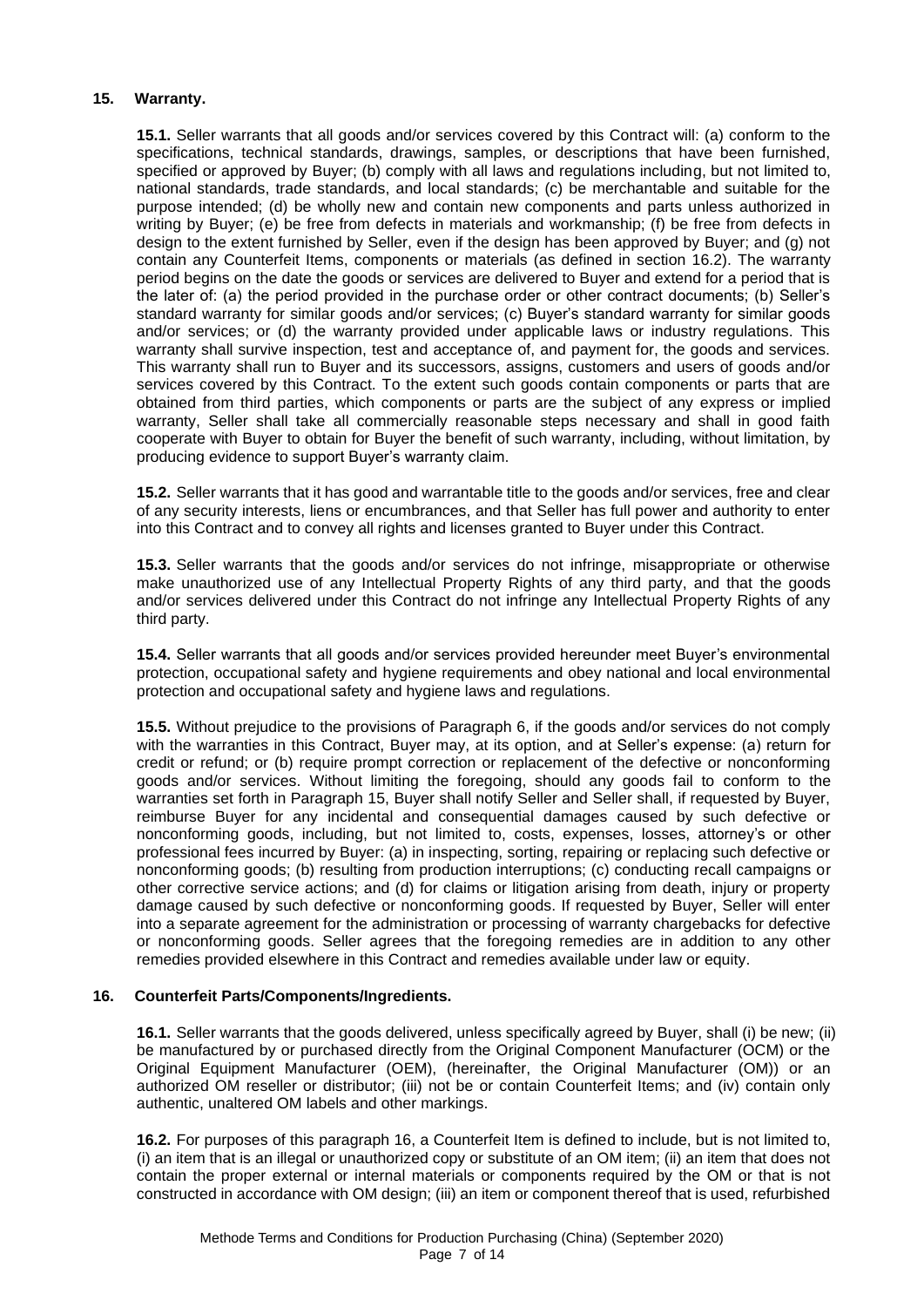or reclaimed but Seller represents as being a new item; (iv) an item that has not successfully passed all OM required testing, verification, screening and quality control but that Seller represents as having met or passed such requirements; or (v) an item with a label or other marking intended, or reasonably likely, to mislead a reasonable person into believing a non-OM item is a genuine OM item when it is not.

**16.3.** Seller warrants that it will only act as or engage a Broker to assist it in delivering goods pursuant to this Purchase Order if the Buyer provides prior written approval to do so. For purposes of this Paragraph 16, a Broker is defined as a supplier which is not authorized by, or under the oversight of, the OM with respect to such goods, and shall include independent distributors, non-authorized distributors, non-franchised distributors, non-authorized suppliers or non-authorized resellers.

**16.4.** Seller, and Seller's Broker, if applicable and approved hereunder, shall implement an internal Counterfeit Item control process for goods delivered hereunder in accordance with the standards or instructions set forth in any Buyer's specifications or other provisions incorporated into the Contract. Buyer shall have the right to audit, inspect, and/or approve the processes at any time before or after delivery of the goods ordered hereunder. Buyer shall have the right to require changes to the processes to conform with Buyer's defined standards, if any. Failure of the Seller or Seller's Broker to conform its processes with Buyer's defined standards may result in the termination of the Contract in accordance with the termination provisions set forth herein.

**16.5.** If a good delivered hereunder is discovered to be a Counterfeit Item or suspected to be a Counterfeit Item, Buyer shall have the right to impound the good for further investigation of its authenticity. The Seller and/or the Seller's Broker shall cooperate in good faith with any investigation conducted by Buyer, including, but not limited to, cooperation by Seller's or Seller's Broker's staffs responsible for the maintenance and disclosure of all design, development, manufacturing, and traceability records with respect to the good in possession of Seller or Seller's Broker. Upon Buyer's request, Seller shall provide Buyer certificates of conformance with respect to the good under investigation. Buyer shall not be required to return the good to the Seller or Seller's Broker during the investigation process or thereafter. Buyer shall not be liable for payment to Seller of the price of any suspect Counterfeit Items under investigation.

**16.6.** Seller agrees that the Buyer shall not be liable for any damages, losses, costs and expenses of any kind that may be claimed to be incurred by Seller as a result of, or arising from, Buyer's investigation of Seller's goods or Buyer's disclosure to any governmental entity or third party.

**16.7.** Seller acknowledges that examination of a good for authenticity may require destruction or impounding of the goods. Buyer shall not be liable to Seller for the price of any goods destroyed by examination or impounding if the good is later found to be a Counterfeit Item.

**16.8.** Seller shall include the substance of this Paragraph 16 in any agreement between Seller and Seller's Broker and shall cause Seller's Broker to include the substance of this Paragraph 16 in all agreements with any lower tier subcontractors.

**16.9.** Seller warrants that any hardware, software and firmware goods delivered under this Contract: (i) shall not contain any viruses, malicious code, Trojan horse, worm, time bomb, self-help code, back door, or other software code or routine designed to: (a) damage, destroy or alter any software or hardware; (b) reveal, damage, destroy, or alter any data; (c) disable any computer program automatically; or (d) permit unauthorized access to any software or hardware; and (ii) shall not contain any third party software (including software that may be considered free software or open source software) that (a) may require any Buyer software to be published, accessed or otherwise made available to the public without the consent of Buyer, or (b) may require distribution, copying or modification of any Buyer software free of charge.

- **17. Access to Buyer's Plants and Properties.** Seller shall, and cause Seller's subcontractors to, comply with all the rules and regulations established by Buyer for access to and activities in and around premises controlled by Buyer or Buyer's customer.
- **18. Ingredients Disclosure; Special Warnings and Instructions.** If requested by Buyer, Seller shall promptly furnish to Buyer in such form and detail as Buyer may direct: (a) a list of all ingredients in the goods purchased hereunder; (b) the amount of all ingredients; and (c) information concerning any changes in or additions to such ingredients. Prior to and during the shipment of the goods purchased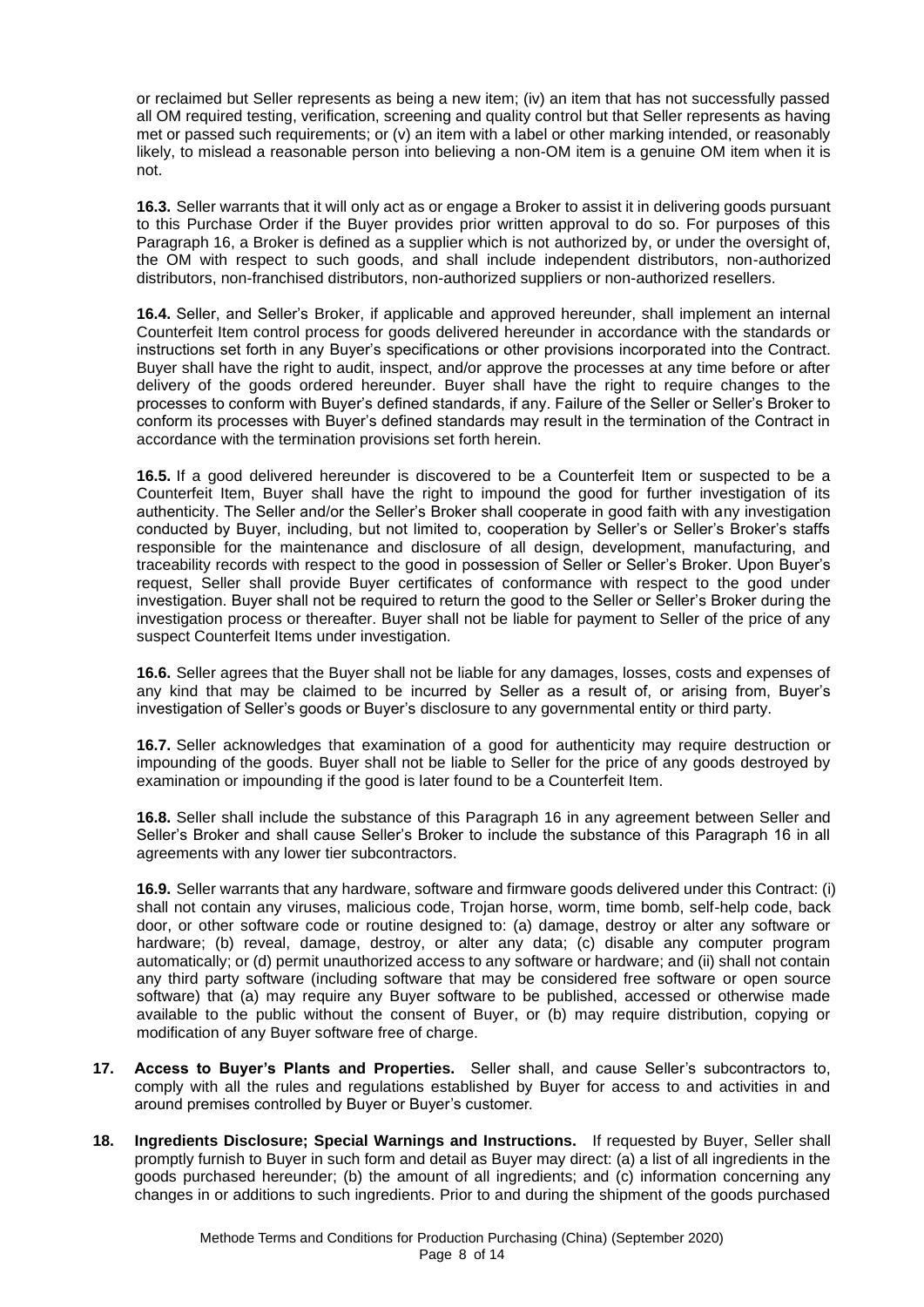hereunder, Seller agrees to furnish to Buyer sufficient warning and notice in writing (including appropriate labels on goods, containers and packing) of any hazardous material that is an ingredient or a part of any of the goods, together with such special handling instructions as may be necessary to advise carriers, Buyer and their respective employees on the measure of care and precaution which will best prevent bodily injury or property damage in the handling, transportation, processing, use or disposal of the goods, containers and packing shipped to Buyer.

#### **19. Indemnification.**

**19.1.** Seller shall indemnify, defend and hold harmless Buyer and its customers, officers, directors, employees, contractors, predecessors and successors in interest, assigns, parents, subsidiaries, divisions, and agents (the "Buyer Indemnified Party") against all claims, suits, actions, awards, liabilities, damages, costs, attorney's fees and other professional fees (collectively, "Claims") for any death, injury or property damage relating to or arising out of the acts or omissions of Seller or its officers, directors, employees, contractors, representatives, or agents (the "Seller Indemnifying Party") under this Contract, including without limitation any defect or alleged defect in the goods supplied by the Seller Indemnifying Party, any actual or alleged negligence or fault of the Seller Indemnifying Party in connection with the design or manufacture of the goods, or any breach by the Seller Indemnifying Party of the representations and warranties under the Contract.

**19.2.** Seller shall indemnify, defend and hold harmless the Buyer Indemnified Party against any Claims related to or arising out of the actual or alleged infringement of any Intellectual Property Rights (including, but not limited to, patent, trademark, copyright, industrial design, or based on misuse or misappropriation of information or documents, regardless of whether such Intellectual Property Rights are registered) in connection with the goods or services hereunder, including such Claims in which Seller has provided only part of the goods or service or has expressly waived any claim against Buyer that such infringement relates to or arises out of Seller's compliance with specifications or designs furnished by Buyer.

**19.3.** The Buyer Indemnified Party will duly notify Seller of any Claim and shall provide reasonable assistance to Seller, at Seller's expense, to enable Seller to defend the Claim. Buyer shall have the right to reasonably reject counsel selected by Seller and the right to reject any settlement that would negatively impact Buyer as determined solely by Buyer. Unless otherwise provided herein, Buyer may, at its sole expense, actively participate in any suit or proceeding, through its own counsel.

**19.4.** Notwithstanding the foregoing, in the event of a product liability related claim, Buyer has the right, at Seller's reasonable expense, to conduct the defense of any such claim relating to the goods covered by this Contract. Seller shall provide reasonable assistance, including technical expertise, to Buyer in conducting the defense of any such claim. Seller and Buyer shall communicate and cooperate with each other and, if required, with the appropriate insurance carrier, to the fullest extent reasonably possible in investigating the facts and circumstances surrounding any actual, potential or threatened product liability claim relating to any goods manufactured and sold under this Contract and in litigating the matter.

#### **20. Recall; Preventative Actions on Serial Defects.**

**20.1.** Buyer or Seller, as the case may be, shall inform the other of any defect or nonconformity of goods as soon as possible after it has been discovered or within the time period specified by any governmental regulation, whichever is shorter. Buyer and Seller shall cooperate fully with each other to identify the cause of the defect or nonconformity and to develop a plan for prompt remediation. Notwithstanding the foregoing, Buyer may unilaterally undertake any recall campaign or preventative action if the parties cannot agree on a course of action and/or on the safety or environmental relevance of a defect. In such event, Seller shall cooperate fully with and provide reasonable assistance to Buyer.

**20.2.** Seller shall within a reasonable period reimburse Buyer for all reasonable costs and expenses of any recall campaign or preventative action related to any defect or nonconformity of products for which Seller is responsible, including customer mailing(s), parts at dealer reimbursement levels less any profit to Buyer, dealer labor and sublet charges, any governmental imposed fines or penalties, and attorney's or other professional fees.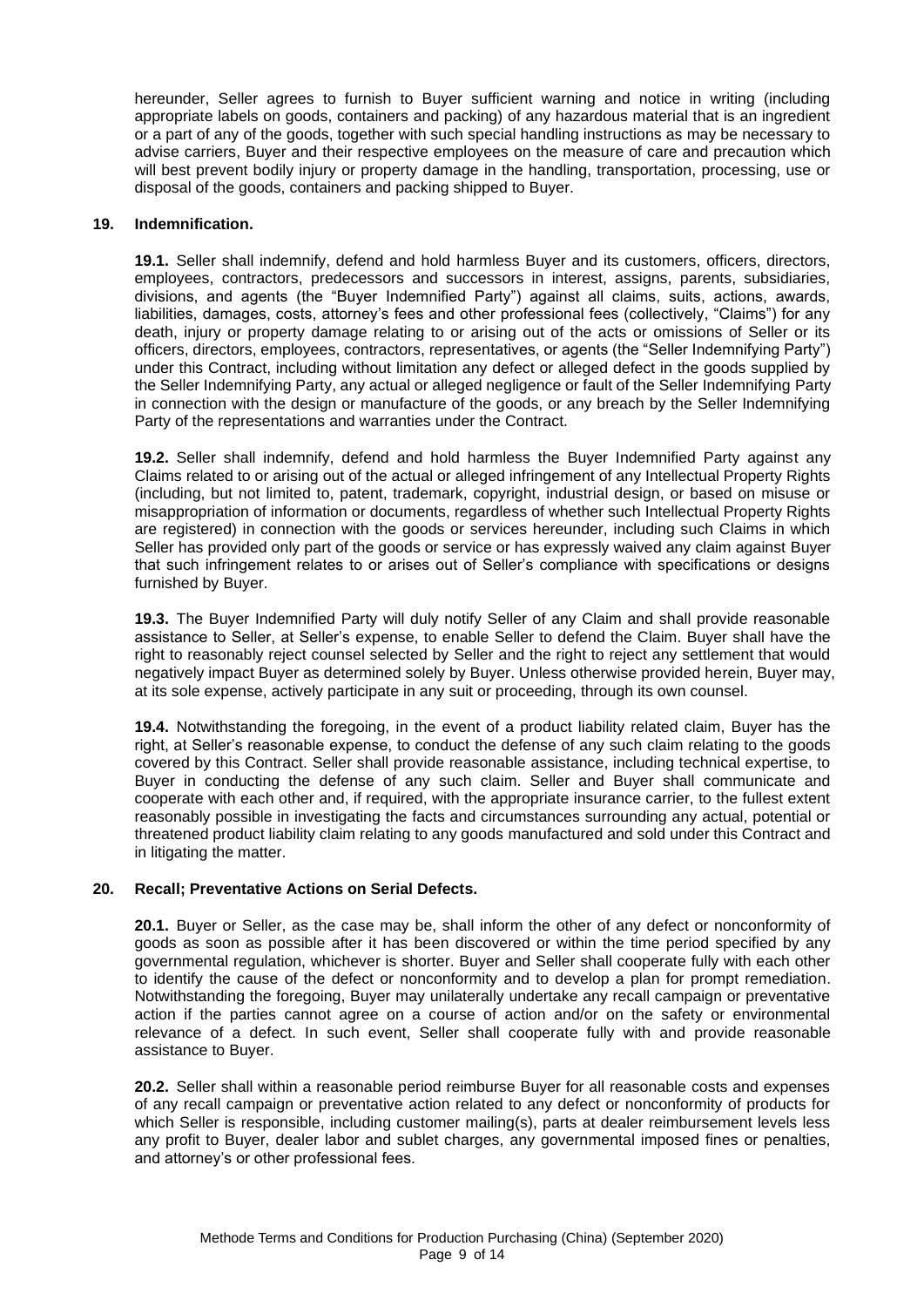- **21. Force Majeure.** Neither Buyer nor Seller will be liable for any delay or failure to perform its obligations hereunder if, and to the extent that such delay or failure to perform is caused by an event or occurrence which is unforeseeable on execution of the Contract, unavoidable, and beyond the reasonable control of the party and without its fault or negligence, including, but not limited to, acts of God, actions by any governmental authority (whether valid or invalid), fires, floods, windstorms, riots, explosions, natural disasters, wars, sabotage, labor problems such as lockouts, strikes and slowdowns, inability to obtain power, material, labor, equipment or transportation, or court injunction or order; provided that written notice of such delay (including the anticipated duration of the delay) shall be given by the affected party to the other party within ten (10) calendar days from the occurrence of this event. During the period of such delay or failure to perform by Seller, Buyer may, at its option, procure goods from other sources and reduce its order by such quantities, without liability to Seller, or have Seller provide the goods from other sources in quantities and at times requested by Buyer, and at a price agreed upon by the parties. Buyer may terminate all or any part of this Contract without liability upon written notice to Seller if such delay or failure to perform by Seller lasts more than thirty (30) calendar days.
- **22. Protection of Supply.** Seller at its expense shall take such actions as are necessary to ensure the supply of goods to Buyer for a period of at least thirty (30) calendar days during any anticipated labor disruption or resulting from the expiration of Seller's labor contract(s). If requested by Buyer, Seller shall, within ten (10) calendar days, provide adequate assurances that the delay shall not exceed thirty (30) calendar days. If the delay lasts more than thirty (30) calendar days or Seller does not provide adequate assurance that the delay will cease within thirty (30) calendar days, Buyer may immediately terminate all or any part of this Contract without liability.

# **23. Termination.**

**23.1. Termination for Insolvency.** Buyer may immediately terminate all or any part of this Contract by giving written notice to Seller in the event of the occurrence of any of the following or any other comparable events: (a) insolvency or winding-up proceedings are instituted by or against the Seller; (b) filing of a voluntary petition in bankruptcy by Seller; (c) filing of any involuntary petition in bankruptcy against Seller; (d) appointment of a receiver, liquidator, administrator or trustee for Seller; or (e) execution of an assignment for the benefit of creditors by Seller, provided that such petition, appointment, or assignment is not vacated or nullified within fifteen (15) calendar days of such event. Seller shall reimburse Buyer for all cost incurred by Buyer in connection with any of the foregoing, including, but not limited to, all attorney's fee and other professional fees.

**23.2. Termination for Breach or Nonperformance.** Buyer may immediately terminate all or any part of this Contract by giving written notice to Seller in the event of the occurrence of any of the following or any other comparable events: (a) Seller repudiates or breaches any of the terms of this Contract, including Seller's warranties; (b) Seller fails to perform services or deliver goods as specified by Buyer; or (c) Seller fails to make progress to the extent that in Buyer's reasonable belief it will endanger timely and proper delivery of goods or services, and in all circumstances does not correct such failure or breach within ten (10) calendar days (or such shorter period of time if commercially reasonable under the circumstance) after receipt of written notice from Buyer specifying such failure or breach.

**23.3. Termination for Sale of Assets or Change in Control.** Buyer may immediately terminate all or any part of this Contract upon giving at least thirty (30) days' notice to Seller, without liability to Seller, in the event of the occurrence of the following events: (a) Seller sells or leases, or offers to sell or lease, a material portion of its assets; or (b) Seller sells or exchanges, or offers to sell or exchange, or causes to be sold or exchanged, a controlling interest in the shares of Seller.

**23.4. Termination for Force Majeure.** Buyer may immediately terminate all or any part of this Contract upon written notice to Seller pursuant to an event of Force Majeure as described in Paragraph 21.

**23.5. Termination for Convenience.** In addition to any other rights of Buyer to terminate this Contract, Buyer may, at its option, immediately terminate all or any part of this Contract, at any time and for any reason, by giving written notice to Seller. Upon such termination, Buyer shall pay to Seller the actual costs of work-in-process and raw materials incurred by Seller in furnishing the goods or services under this Contract to the extent such costs are reasonable in amount and are properly allocable or apportionable under generally accepted accounting principles to the terminated portion of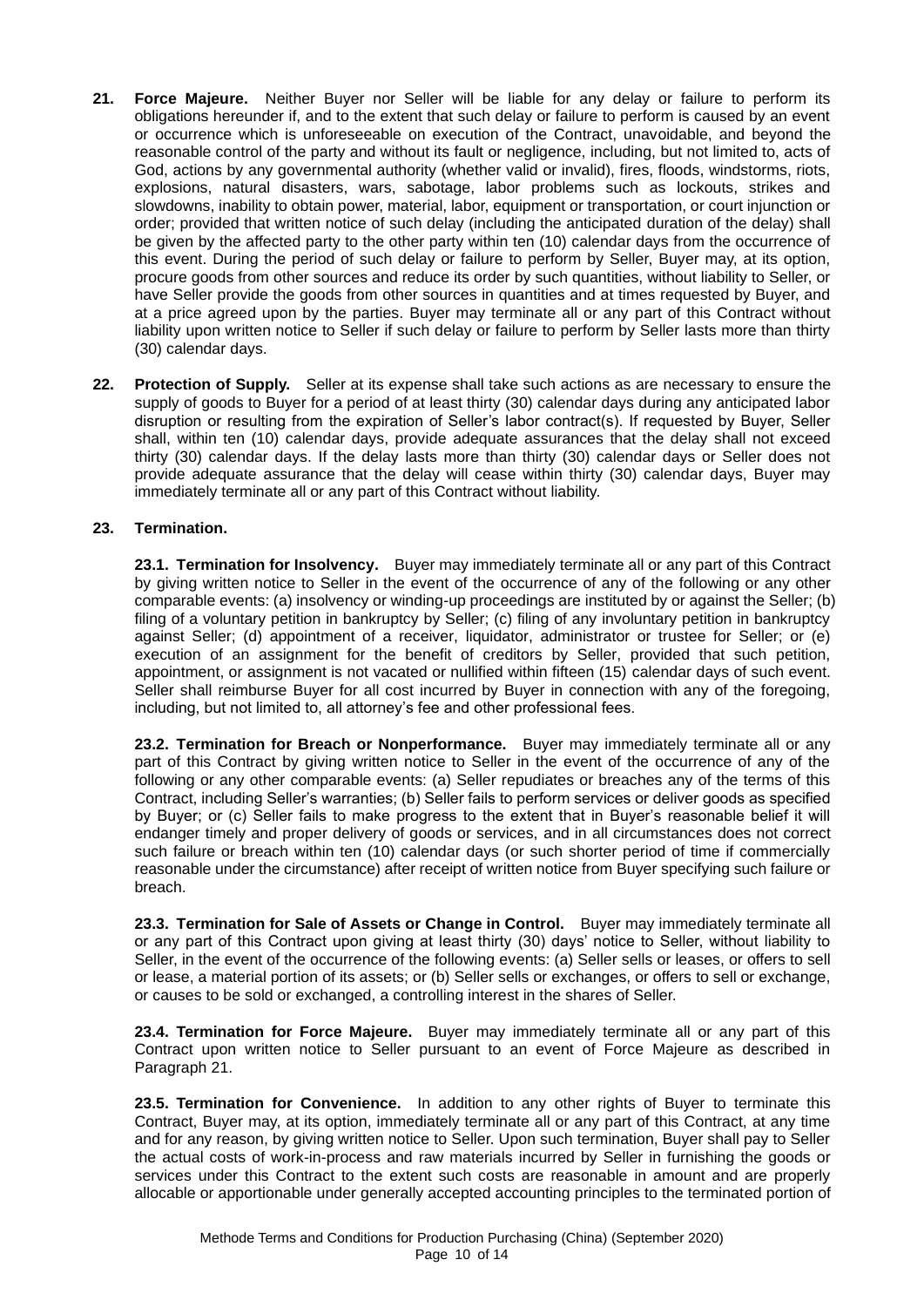this Contract; less, however, the sum of the reasonable value or cost (whichever is higher) of any goods or materials used or sold by Seller with Buyer's written consent, and the cost of any damaged or destroyed goods or material.

**23.6. Effect of Termination.** In the event of termination under this Paragraph 23, Seller shall continue work not cancelled and cease all cancelled work hereunder. Buyer may, in addition to any other rights, require Seller to transfer title and deliver to Buyer any completed goods or partially completed goods and materials, parts, tools, dies, jigs, fixtures, plans, drawings, information and contract rights that Seller has specifically produced or acquired for the canceled portion of this Contract. Upon direction from Buyer, Seller shall also protect and preserve property in its possession or control in which Buyer or its customers have an interest.

**23.7. Amounts Payable.** In the event of termination under this Paragraph 23, Buyer shall pay to Seller, the contract price for all completed goods or services that fully conform to the requirements of this Contract and are unpaid. Under all circumstances and without regard to any quantities referenced in purchase orders, quotation documents, forecasts or any other documents, Buyer will not be liable for costs for finished goods, work-in-process or raw materials fabricated or procured by Seller in amounts in excess of those authorized in delivery releases or for any undelivered goods that are in Seller's standard stock or that are readily marketable. Payments made under this Paragraph shall not exceed the aggregate price payable by Buyer for finished goods that would be produced or performed by Seller under delivery or release schedules outstanding at the date of termination. Buyer may withhold from any amount due under this Contract any sum Buyer determines to be necessary to protect Buyer or Buyer's customers against loss because of outstanding liens or claims of former lien holders. Except as provided in this Paragraph, Buyer shall not be liable for and shall not be required to make payments to Seller, directly or on account of claims by Seller's subcontractors, for loss of anticipated profit, unabsorbed overhead, interest on claims, product development and engineering costs, facilities and equipment rearrangement costs or rental, unamortized depreciation costs, human resource cost or general and administrative burden charges resulting from or arising out of termination of this Contract.

**23.8. Claims.** Within sixty (60) days from the effective date of termination, Seller shall submit a comprehensive termination claim to Buyer, with sufficient supporting data to permit Buyer's auditors to verify and substantiate the claim, and shall thereafter promptly furnish such supplemental and supporting information as Buyer may request. Buyer, or its agents, shall have the right to audit and examine all documents, records, facilities, work, material, inventories, and other items relating to any termination claim of Seller.

- **24. Insurance.** Seller shall purchase and maintain insurance coverage with reputable carriers in the amounts and of the types acceptable to Buyer and adequate to meet the requirements of the laws and regulations of the country, state, or other governmental division in which the work or any portion of work is performed and to ensure the performance of this Contract and Seller's legal and stable operation. At Buyer's request, Seller shall furnish certified copies of certificates of insurance reflecting compliance with the requirements herein. Such certificates shall be kept current during the term and warranty period of this contract, and shall provide for thirty (30) calendar days' prior written notice to Buyer from the insurer of any termination or reduction in the amount or scope of coverage. Seller's furnishing of certificates of insurance or purchase of insurance shall not release Seller of its obligations or liabilities under this Contract. By requiring insurance herein, Buyer does not represent that coverage and limits will necessarily be adequate to protect Seller.
- **25. Remedies.** Subject to any specific provisions in this Contract, Seller shall be liable for any damages incurred by Buyer as a result of Seller's failure to perform its obligations in the manner required by this Contract. The rights and remedies reserved to Buyer in this Contract shall be cumulative, and additional to all other or further remedies provided in law or equity.
- **26. Setoff/Recoupment.** In addition to any right of setoff or recoupment provided by law, Buyer shall have the right to setoff against or to recoup from any amounts due to Seller from Buyer under this Contract.

# **27. Customs; Export Controls.**

**27.1.** Credits or benefits resulting or arising from this Contract, including trade credits, export credits or the refund of duties, taxes or fees, shall belong to Buyer. Seller shall provide all information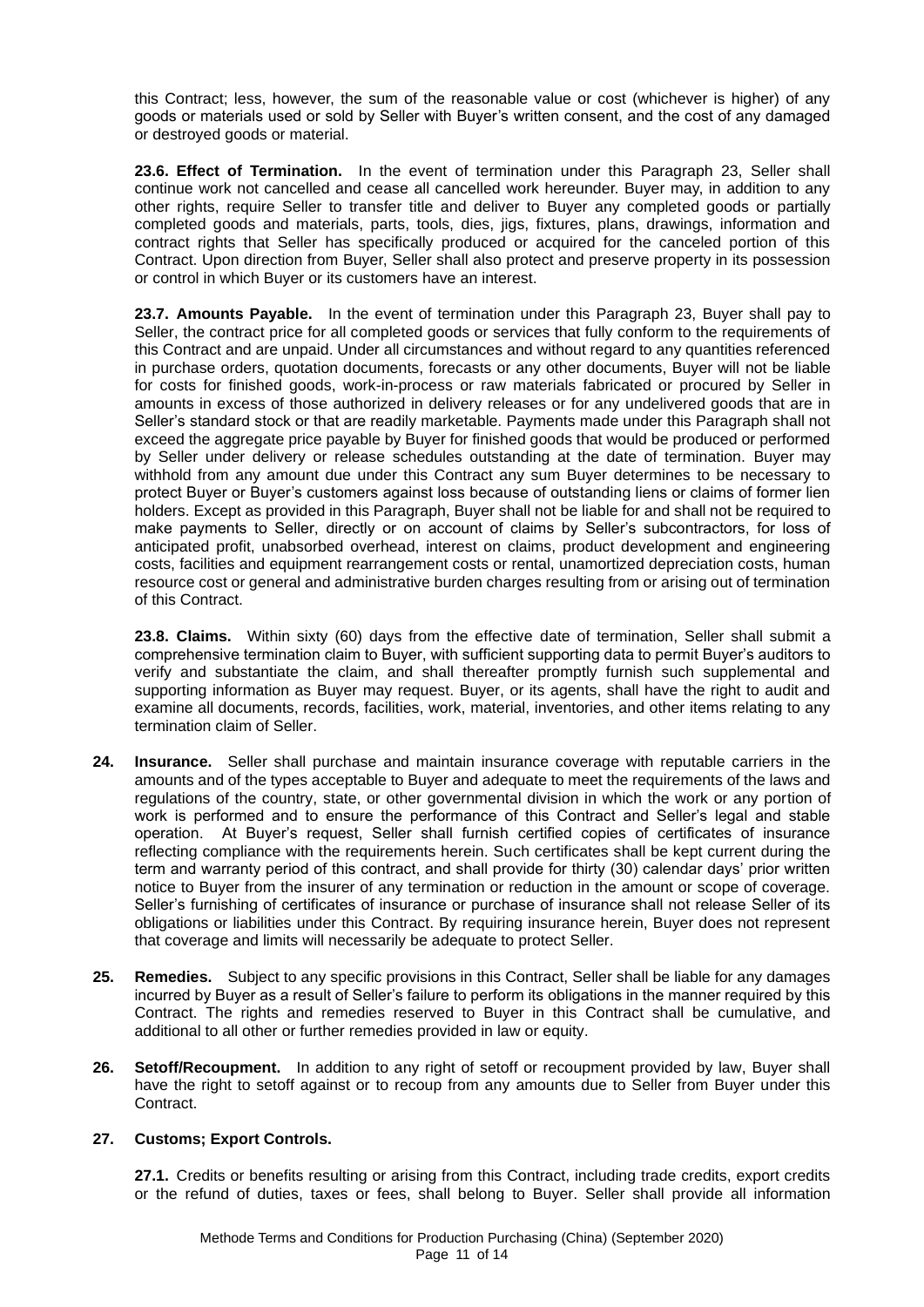necessary (including written documentation and electronic transaction records) to permit Buyer to receive such benefits or credits, as well as to fulfill its customs related obligations, origin marking or labeling requirements and local content origin requirements, if any.

**27.2.** Seller will not violate, and will not cause Buyer to violate, any Export Control Laws (e.g. by transshipping goods through, or supplying goods or services, from sanctioned countries). Seller agrees to comply with applicable export control and sanctions laws and regulations of the United States of America, of member States of the European Union, and any other relevant country (the "Export Control Laws"). Export licenses or authorizations necessary for the export of goods or performance of services hereunder shall be the responsibility of Seller unless otherwise indicated in this Contract, in which event Seller shall provide such information as may be necessary to enable Buyer to obtain such licenses or authorizations. Seller shall undertake such arrangements as necessary for the goods to be covered by any duty deferral or free trade zone program(s) of the country of import.

- **28. Compliance with Laws.** Seller, and all goods and services provided by Seller, shall comply with all applicable national, state, provincial, and local laws, ordinances, rules, and regulations, including those relating to the manufacture, labeling, transportation, importation, exportation, licensing, approval or certification of the goods or services, environmental matters, data protection and privacy, wages, hours and conditions of employment, subcontractor selection, discrimination, occupational health/safety and motor vehicle safety. Where required, Seller's goods shall bear the relevant CE Certificate. Seller warrants and represents that neither it nor any of its subcontractors will utilize child, slave, prisoner or any other form of forced or involuntary labor, or engage in abusive employment or corrupt business practices, in the supply of goods or provision of services under this Contract. Seller agrees to comply with all applicable anti-corruption laws, including, without limitation, the U.S. Foreign Corrupt Practices Act and the U.K. Bribery Act 2010, and that neither it nor any of its subcontractors, vendors, agents or other associated third parties will engage in any form of commercial bribery, nor directly or indirectly provide or offer to provide, anything of value to or for the benefit of, any official or employee of a governmental authority or of any government-owned, government controlled or government-affiliated entity to obtain or retain any contract, business opportunity or other business benefit, or to influence any act or decision of that person in his/her official capacity. At Buyer's request, Seller shall certify in writing its compliance with the foregoing. Seller will indemnify and hold Buyer harmless from and against any liability, claims, demands or expenses (including, without limitation, legal or other professional fees) arising from or relating to Seller's noncompliance.
- **29. Kickbacks.** Seller represents, warrants, covenants and agrees that Seller and its directors, employees, agents, servants, representatives do not and will not give or ask to be given anything of value including, but not limited to, any money, goods or services to Buyer and its directors, employees, agents, servants or representatives, directly or indirectly, so as to influence the objective and just business decision to be made. Seller and Buyer are committed to conducting their business based on the principle of "fair dealing" and each agrees that it has established or will establish a system to ensure that itself and its directors, employees, agents, servants and representatives will not accept kickbacks or bribes or receive any improper commission or personal benefit.
- **30. Methode Supplier Code of Conduct.** Seller shall comply, and shall cause all of its subcontractors to comply, with Methode Supplier Code of Conduct and any applicable supplements in effect. Methode Supplier Code of Conduct is available online at http://supplier.methode.com or from Buyer's purchasing representative.
- **31. Audit.** In addition to any other inspection or audit rights granted to Buyer hereunder, at its expense, Buyer, Buyer's customer or their respective third party designee may enter Seller's premises on reasonable notice and during normal business hours to inspect and audit Seller's documents relating to Buyer's business to substantiate the charges invoiced under this Contract, including, but not limited to, any charges resulting from termination or cancellation. Seller agrees that such audit may be used as the basis for settlement of charges under this Contract. Seller shall keep a separate account of the cost of all goods or services provided under this Contract in accordance with generally accepted accounting principles, and shall preserve all pertinent documents for the purpose of auditing charges invoiced by Seller for a period of three (3) years after the termination of this Contract, or such longer period as Buyer specifies in this Contract. Where Seller utilizes the services of third parties, Seller shall include in its contracts with such third parties a "right to audit" clause with terms and conditions similar to those set out in this Paragraph 31.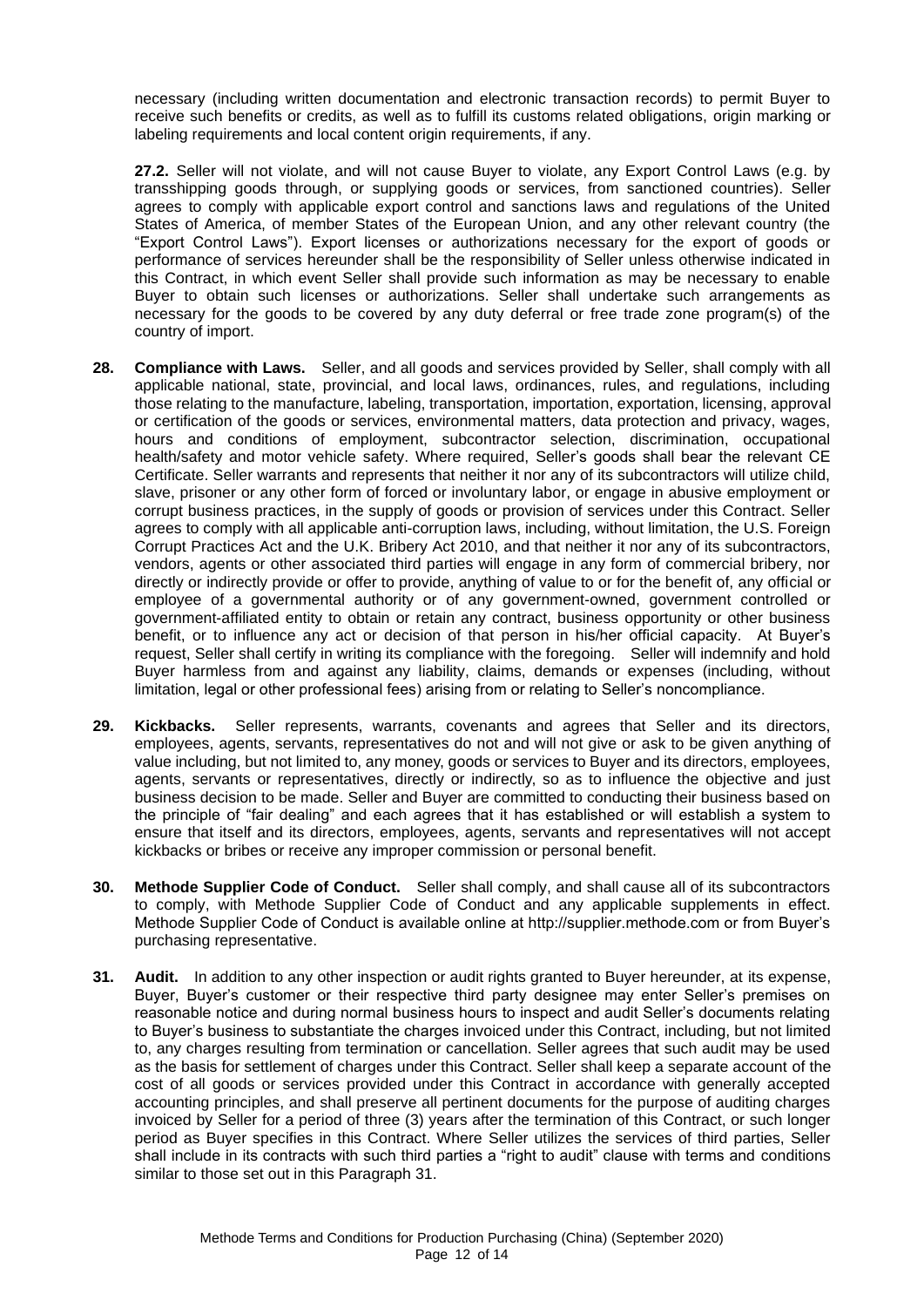- **32. Advertising.** Seller shall not, and shall require that its subcontractors shall not, without first obtaining the written consent of Buyer, in any manner advertise or publish the fact that Seller has contracted to furnish Buyer the goods or services covered by this Contract, or use any trademarks or trade names of Buyer, regardless of whether such marks are registered or otherwise identified as trademarks or trade names, in Seller's advertising or promotional materials.
- **33. No Implied Waiver.** The failure of either party at any time to require performance by the other party of any provision of this Contract shall in no way affect the right to require such performance at any time thereafter, nor shall the waiver of either party of a breach of any provision of this Contract constitute a waiver of any succeeding breach of the same or any other provision.
- **34. Assignment; Subcontracting; Successors.** Seller shall not assign or delegate any of its rights or obligations under this Contract or subcontract any of its performance of this Contract without Buyer's prior written consent. No assignment, delegation or subcontracting by Seller, with or without Buyer's consent, shall relieve Seller of any of its obligations under this Contract or prejudice any of Buyer's rights against Seller whether arising before or after the date of any assignment, delegation or subcontracting. This Contract is binding upon, inures to the benefit of, and is enforceable by, the parties and their respective successors and permitted assigns.
- **35. Relationship of Parties.** Seller and Buyer are independent contracting parties and nothing in this Contract shall make either party the agent or legal representative of the other for any purpose whatsoever, nor does it grant either party any authority to assume or to create any obligation on behalf of or in the name of the other.
- **36. Governing Law.** If Seller's headquarters are located in mainland China, this Contract and the arbitration provisions in Paragraph 37 shall be governed and construed in accordance with the laws of the People's Republic of China, without regard to its conflict of laws provision. If Seller's headquarters are located outside mainland China, this Contract and the arbitration provisions in Paragraph 37 shall be governed and construed in accordance with the laws of the country of England, without regard to its conflict of laws provision. The parties specifically disclaim application of the United Nations Convention on Contracts for the International Sale of Goods in both instances.
- **37. Dispute Resolution.** Buyer and Seller will attempt to settle any claim or controversy arising out of, or relating to, this Contract ("Dispute") through consultation and negotiation in good faith and spirit of mutual cooperation. Disputes will be resolved by the following process. The Dispute will be submitted in writing to a panel of two (2) senior executives of Buyer and Seller for resolution. If the executives are unable to resolve the Dispute within fifteen (15) days, either party may refer the Dispute to mediation, the cost of which will be shared equally by the parties, except that each party will pay its own attorney's fees. Within fifteen (15) days after written notice demanding mediation, the parties will choose a mutually acceptable mediator. Neither party will unreasonably withhold consent to the selection of the mediator. Mediation will be conducted in Hong Kong in accordance with the CEDR Model Mediation Procedure.

**If the parties fail to mediate in accordance with Paragraph 37 or the Dispute cannot be resolved through mediation within sixty (60) days after the other party's receipt of the notice of Dispute, either party shall refer the Dispute to arbitration.** If Seller's headquarters are located in mainland China, the Dispute shall be finally settled pursuant to the rules of the China International Economic and Trade Arbitration Commission Shanghai ("CIETAC") and the seat of the arbitration shall be Shanghai, People's Republic of China. If Seller's headquarters are located outside mainland China, the Dispute shall be finally settled pursuant to the Hong Kong International Arbitration Centre (HKIAC) and the seat of the arbitration shall be Hong Kong. In either case, the Dispute shall be decided in accordance with the applicable arbitral rules at the time of submission. Expedited or summary procedures under either rules shall not be applicable unless agreed to by the parties. The arbitral award is final and binding upon both parties. The arbitration tribunal shall consist of three (3) arbitrators. Each Party hereto shall appoint an arbitrator, and the third arbitrator (being the presiding arbitrator) shall be appointed by agreement between the parties hereto. In the event that the parties hereto fail to appoint the third arbitrator by mutual agreement within the required period, the third arbitrator shall be appointed by the applicable arbitration institution. The reasonable expense for the Dispute settlement including but not limited to the arbitral and legal fees shall be borne by the losing party and the arbitrators do not have the power to apportion any costs of the arbitration between the parties. The language of arbitration shall be English.